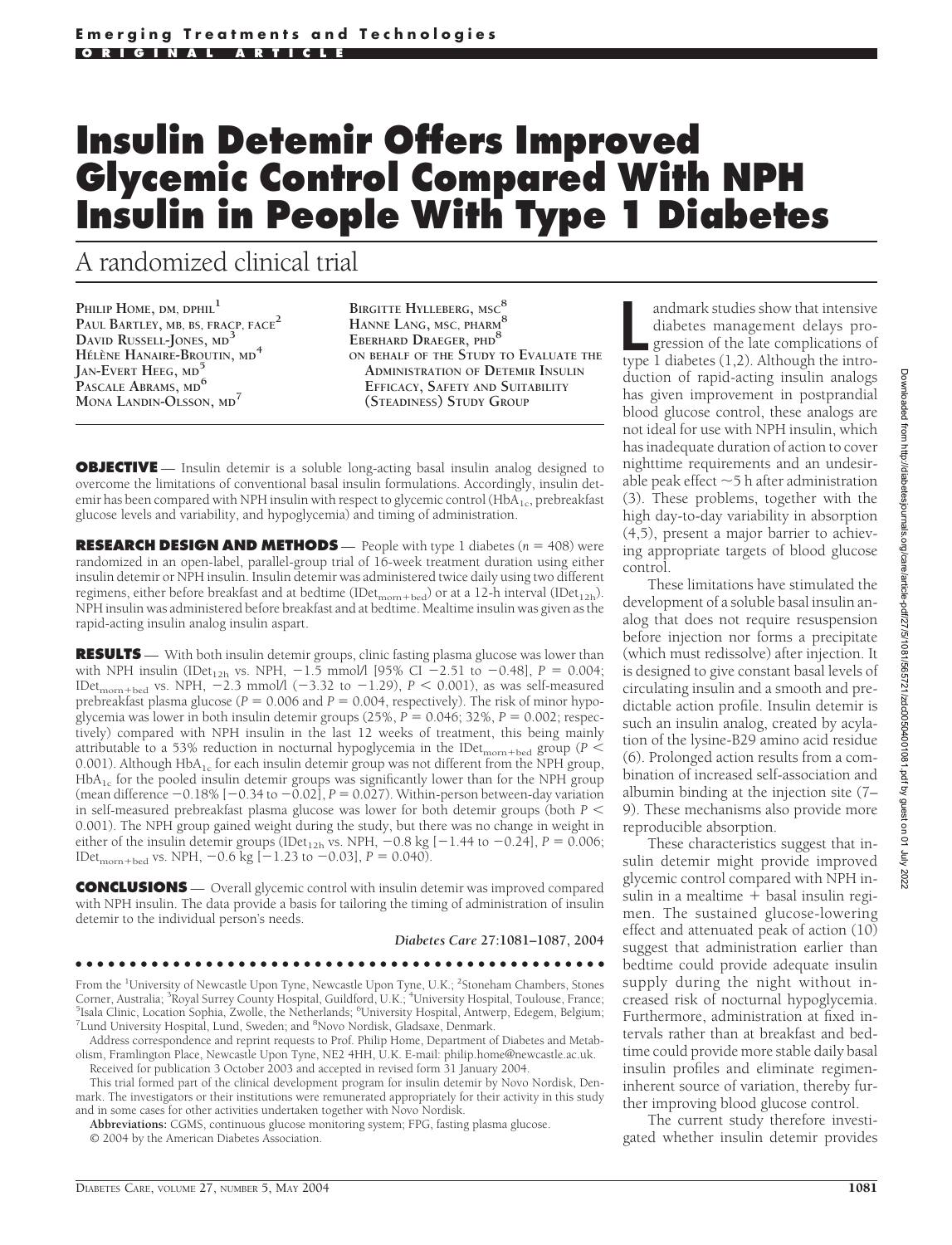improved glycemic control compared with NPH insulin, regardless of administration time, when used in a mealtime  $+$ basal treatment regimen. A morning and bedtime regimen was used for NPH insulin because this is overwhelmingly the most common conventional accompaniment to rapid-acting insulin analogs in routine clinical practice. This regimen was also used for one insulin detemir group, whereas the second insulin detemir group used fixed 12-h dosing intervals.

# **RESEARCH DESIGN AND**

**METHODS** — A total of 52 trial sites in Australasia and Europe participated in this open-label three-arm parallel-group trial, which consisted of a 2-week screening period and a 16-week treatment period (six visits in all). Because insulin detemir is a clear solution and injection timing varied in one arm, the study could not be blinded without using dummy injections.

#### Insulin

People were randomized to twice-daily treatment with either insulin detemir (100 units/ml; Novo Nordisk, Bagsværd, Denmark) or NPH insulin (Novo Nordisk). The insulin detemir group was further randomized into two groups, using insulin detemir either before breakfast and at bedtime (IDet<sub>morn+bed</sub>) or at 12-h intervals (IDet<sub>12h</sub>). NPH insulin was administered before breakfast and at bedtime. Mealtime insulin requirements were supplied by the rapid-acting insulin analog insulin aspart (NovoRapid/NovoLog; Novo Nordisk). All insulin preparations were administered as subcutaneous injections using a NovoPen 3.0 device. Randomization was initiated by the investigator using remote telephone allocation. The starting dose for all basal insulins was 70% of basal insulin dose at trial entry. The dose for people switching from oncedaily basal insulin was split one-third/ two-thirds morning and evening. Basal insulin doses were titrated to optimal levels over the first 4 weeks, or longer if necessary, based on self-monitored plasma glucose levels and the targets for blood glucose control (prebreakfast/night 4.0– 7.0 mmol/l; postprandial  $\leq 10.0$  mmol/l), which were identical for both insulin types. Both the basal evening and morning doses were adjusted according to the following algorithm: prebreakfast/ predinner blood glucose 7.0 mmol/l, no

change; 7.0-10.0 mmol/l, +10% change in dose; 10.0–15.0 mmol/l, +20% change in basal dose; and  $>15.0$  mmol/l, -25% change in basal dose (with allowance for hypoglycemia, patient preference, and clinician judgment).

## Patients

Eligible people were men and women  $>$ 18 years old with type 1 diabetes for  $>$ 1 year who were already using a mealtime + basal regimen for >2 months, with basal insulin dose  $\leq$  100 units/day, HbA<sub>1c</sub>  $\leq$ 12.0%, and BMI  $\leq$ 35.5 kg/m<sup>2</sup>. Basal insulin at entry was once daily in 47%, more than once daily in 46%, and premix in 7%. People with significant medical problems (including proliferative retinopathy, recurrent major hypoglycemia, impaired hepatic or renal function, or uncontrolled cardiovascular problems) or using medication known to interfere with glucose metabolism were excluded, as were pregnant or breast-feeding women.

Written informed consent was obtained from each person before trial entry. The trial was carried out in accordance with good clinical (research) practice guidelines (11) and was approved by ethics committees and health authorities according to local regulations.

#### Measurements

 $HbA_{1c}$  and fasting plasma glucose (FPG) were measured at randomization and after 8 and 16 weeks. Participants were asked to measure prebreakfast selfmonitored plasma glucose on each of the last 7 days of treatment and to perform a 10-point blood glucose profile during the week before randomization and at week 16, using a Precision QID meter (Medi-Sense; Abbott, Abbott Park, IL). Also, 24-h blood glucose profiles were measured using a continuous glucose monitoring system (CGMS; Medtronic MiniMed, Northridge, CA) for 72 h in all people at selected centers ( $n = 206$ ) after 12 weeks of treatment.

Hypoglycemic episodes and adverse events were recorded at each visit. Hypoglycemic episodes were classified as major (requiring assistance from another person), minor (glucose measurement  $\leq$ 2.8 mmol/l, with or without symptoms), or symptomatic only (no glucose measurement or glucose 2.8 mmol/l). Nocturnal hypoglycemia was taken as any episode between 2300 and 0600. Body weight

was measured at randomization and after 16 weeks of treatment.

 $HbA_{1c}$  (reference range 4.3–6.1%) was determined by high-performance liquid chromatography (Bio-Rad Variant; Bio-Rad, Hercules, CA). Clinic FPG was determined by a hexokinase method. These and standard safety analyses were performed by Laboratorium für Klinische Forschung (Raisdorf, Germany).

## Statistical analyses

Results presented are based on the intention-to-treat group, consisting of all people randomized and exposed to trial medication. Missing data were handled by an interpolation method. The primary end point was  $HbA_{1c}$ . The sample size calculation was based on an individually relevant difference in  $HbA_{1c}$  of 0.4%, a power of 80%, and a baseline-adjusted SD of 1.0%, suggesting 366 people needed to complete the study.

 $HbA_{1c}$ , FPG, and prebreakfast selfmonitored plasma glucose were analyzed using baseline-adjusted ANOVA, with treatment and country as fixed effects. Within-person day-to-day fluctuation in prebreakfast self-monitored plasma glucose during the last 7 days was compared using variance-component models, and within-person SD is given as estimate (95% CI). Ten-point self-monitored plasma glucose profiles were evaluated using a repeated-measures ANOVA model. Total and nocturnal (2300 – 0600) excursions in the CGMS profiles were calculated as the area between the profile and the individual's average glucose level over the same period. These excursions from the mean were then analyzed by repeated-measures ANOVA.

The relative risk of hypoglycemia was estimated from its incidence over the 12 week maintenance period. Episodes were analyzed as recurrent events using a  $\gamma$ frailty model with treatment and  $\bar{H}bA_{1c}$ after 8 weeks as the covariate. The model handles the recurrent aspect of episodes appropriately (12). Change in body weight was analyzed by baseline-adjusted ANOVA with  $HbA_{1c}$  change as a covariate.

For all analyses, an overall three-way test between groups was performed. If the overall comparison of the three treatment groups was statistically significantly different, the treatment groups were compared pairwise. If the overall comparison was not statistically significant, the two insulin detemir groups were pooled (on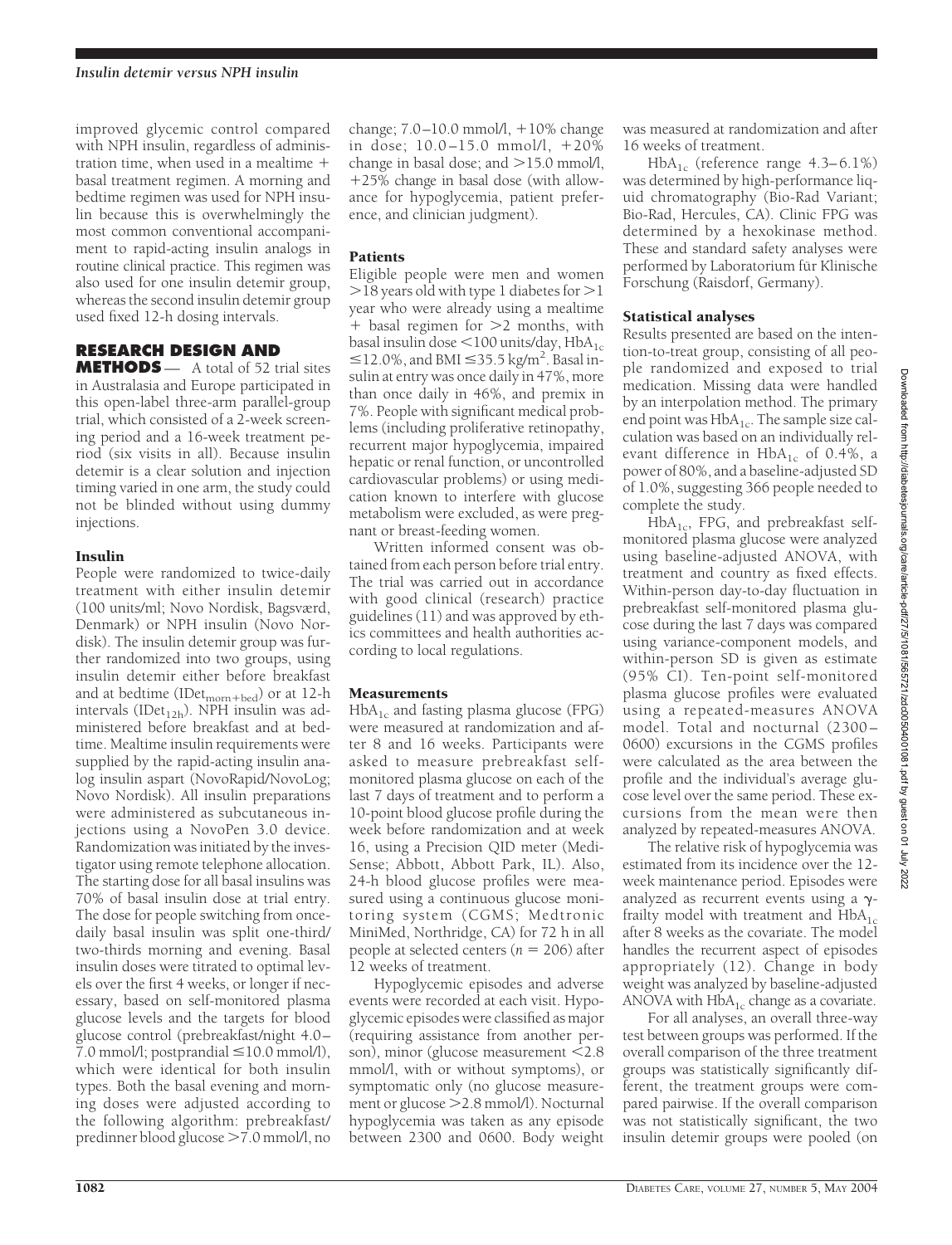Downloaded from http://diabetesjournals.org/care/article-pdf/27/5/1081/565721/zdc00504001081.pdf by guest on 01 July 2022Downloaded from http://diabetesjournals.org/care/article-pdf/27/5/1081/565721/zdc00504001081.pdf by guest on 01 July 2022

**Table 1 —***Baseline characteristics of the people randomized and receiving treatment*

|                           | IDet <sub>12h</sub> | $IDet$ <sub>morn</sub> $+$ bed | <b>NPH</b>       |
|---------------------------|---------------------|--------------------------------|------------------|
| n                         | 137                 | 139                            | 132              |
| Age (years)               | $40.9 \pm 13.0$     | $41.3 \pm 11.4$                | $38.3 \pm 12.4$  |
| Sex (M/F)                 | 71/66               | 79/60                          | 70/62            |
| Weight (kg)               | $74.2 \pm 12.6$     | $75.0 \pm 12.3$                | $75.5 \pm 14.0$  |
| BMI $(kg/m2)$             | $25.1 \pm 3.3$      | $25.2 \pm 3.6$                 | $25.2 \pm 3.7$   |
| Diabetes duration (years) | $17.1 \pm 10.6$     | $17.6 \pm 10.7$                | $15.1 \pm 10.6$  |
| $FPG$ (mmol/l)            | $11.57 \pm 4.65$    | $11.65 \pm 4.61$               | $12.20 \pm 5.49$ |
| $HbA_{1c}$                | $8.55 \pm 1.20$     | $8.74 \pm 1.20$                | $8.52 \pm 1.19$  |
| Insulin dose (units/day)* |                     |                                |                  |
| Basal                     | $26.4 \pm 10.8$     | $28.1 \pm 12.5$                | $29.5 \pm 13.7$  |
| Mealtime                  | $30.9 \pm 12.9$     | $29.4 \pm 13.4$                | $30.5 \pm 13.4$  |

Data are means  $\pm$  SD. \*Does not include people using premix insulin at study start.

the expectation of lack of independence of effect of a true basal insulin given at different times only 3–5 h apart in the evening) and compared with the NPH insulin group. Adverse events were evaluated by summary statistics, and the two insulin detemir groups were combined for these evaluations.

# **RESULTS**

# Characteristics and withdrawals

A total of 441 people were entered as possibly eligible. Of the 409 people randomized, 408 were exposed to trial drugs during the trial period from October 2001 to April 2002. Of these, 135 (97%) of 139

people on IDet<sub>morn+bed</sub>, 132 (96%) of 137 on IDet<sub>12h</sub>, and 124 (93%) of 132 on NPH insulin completed the trial. There were no differences in baseline characteristics between the three groups (Table 1). In the 17 people who withdrew from the trial, the reasons were adverse events (2 people), ineffective therapy (3 people), protocol noncompliance (9 people), and other (3 people), including fear of hypoglycemic event, withdrawal of informed consent, and pregnancy.

# Insulin doses

At 16 weeks, the morning/evening dose distribution was 39/61% in the two insulin detemir groups, and it was 34/66% in the NPH insulin group  $(P = NS)$  (Table 2). Injection times of the morning doses of basal insulin were very similar (data not shown). Evening injection time of the NPH and bedtime detemir groups was very similar (around 2230), but it was 2.5 h earlier (at 1956) in the IDet $_{12h}$  group.

#### **Table 2 —***Outcome measures using insulin detemir or NPH insulin as basal insulin therapy in type 1 diabetes*

|                                                                   | IDet <sub>12h</sub> | $IDet_{\text{mor}n + \text{bed}}$ | <b>NPH</b>          | $\overline{P}$ |
|-------------------------------------------------------------------|---------------------|-----------------------------------|---------------------|----------------|
| $HbA_{1c}$ (%)                                                    | $7.75 \pm 0.07$     | $7.78 \pm 0.07$                   | $7.94 \pm 0.07$     | 0.082          |
| Clinic FPG (mmol/l)                                               | $9.75 \pm 0.37$     | $8.94 \pm 0.37$                   | $11.24 \pm 0.38$    | < 0.001        |
| Self-monitored prebreakfast plasma glucose (mmol/l)               |                     |                                   |                     |                |
| Mean                                                              | $8.28 \pm 0.20$     | $8.26 \pm 0.20$                   | $9.05 \pm 0.21$     | 0.005          |
| Within-patient SD                                                 | $2.95(2.80 - 3.10)$ | $2.91(2.76 - 3.05)$               | $3.49(3.31 - 3.68)$ | < 0.001        |
| Body weight change (kg)                                           | $0.02 \pm 0.22$     | $0.24 \pm 0.22$                   | $0.86 \pm 0.23$     | 0.018          |
| CGMS glucose profiles deviation from average ( $mmol/l \cdot h$ ) |                     |                                   |                     |                |
| >24 h                                                             | $54.9 \pm 2.95$     | $63.7 \pm 2.92$                   | $59.7 \pm 2.92$     | 0.092          |
| Overnight                                                         | $15.9 \pm 0.98$     | $17.7 \pm 1.01$                   | $16.2 \pm 1.00$     | NS.            |
| Hypoglycemia in final 12 weeks                                    |                     |                                   |                     |                |
| Minor                                                             |                     |                                   |                     |                |
| Anytime                                                           |                     |                                   |                     |                |
| $n(\%)$                                                           | 114(84)             | 114(83)                           | 107(84)             |                |
| Events                                                            | 842                 | 780                               | 1,074               | 0.020          |
| Nocturnal                                                         |                     |                                   |                     |                |
| $n$ (%)                                                           | 59 (44)             | 47 (34)                           | 64 (50)             |                |
| Events                                                            | 125                 | 82                                | 166                 | 0.002          |
| Major                                                             |                     |                                   |                     |                |
| Anytime                                                           |                     |                                   |                     |                |
| $n(\%)$                                                           | 6(4)                | 11(8)                             | 10(8)               |                |
| Events                                                            | 9                   | 24                                | 12                  | <b>NS</b>      |
| Nocturnal                                                         |                     |                                   |                     |                |
| $n(\%)$                                                           | 3(2)                | 5(4)                              | 4(3)                |                |
| Events                                                            | $\overline{4}$      | 9                                 | $\overline{4}$      | <b>NS</b>      |
| Insulin dose (units/day)                                          |                     |                                   |                     |                |
| Basal                                                             | $36.7 \pm 16.4$     | $36.3 \pm 16.5$                   | $34.8 \pm 13.5$     | <b>NS</b>      |
| Mealtime                                                          | $27.9 \pm 15.0$     | $29.4 \pm 12.2$                   | $29.4 \pm 12.5$     | <b>NS</b>      |

Data are means  $\pm$  SE, estimate (95% CI) for within-patient SD, mean  $\pm$  SD for insulin doses, or *n* (%). *n* = 130–132 for the IDet<sub>12h</sub> group, *n* = 131–135 for the IDet<sub>morn+bed</sub> group, and *n* = 119–125 for the NPH group, except for GCMS, where *n* = 58–60 for 24 h and 62–69 for overnight. Differences and confidence intervals for pairs of treatments are given in Table 3. *n* for hypoglycemia is number of people having at least one episode. *P* value for ANOVA comparison of the three treatment groups together.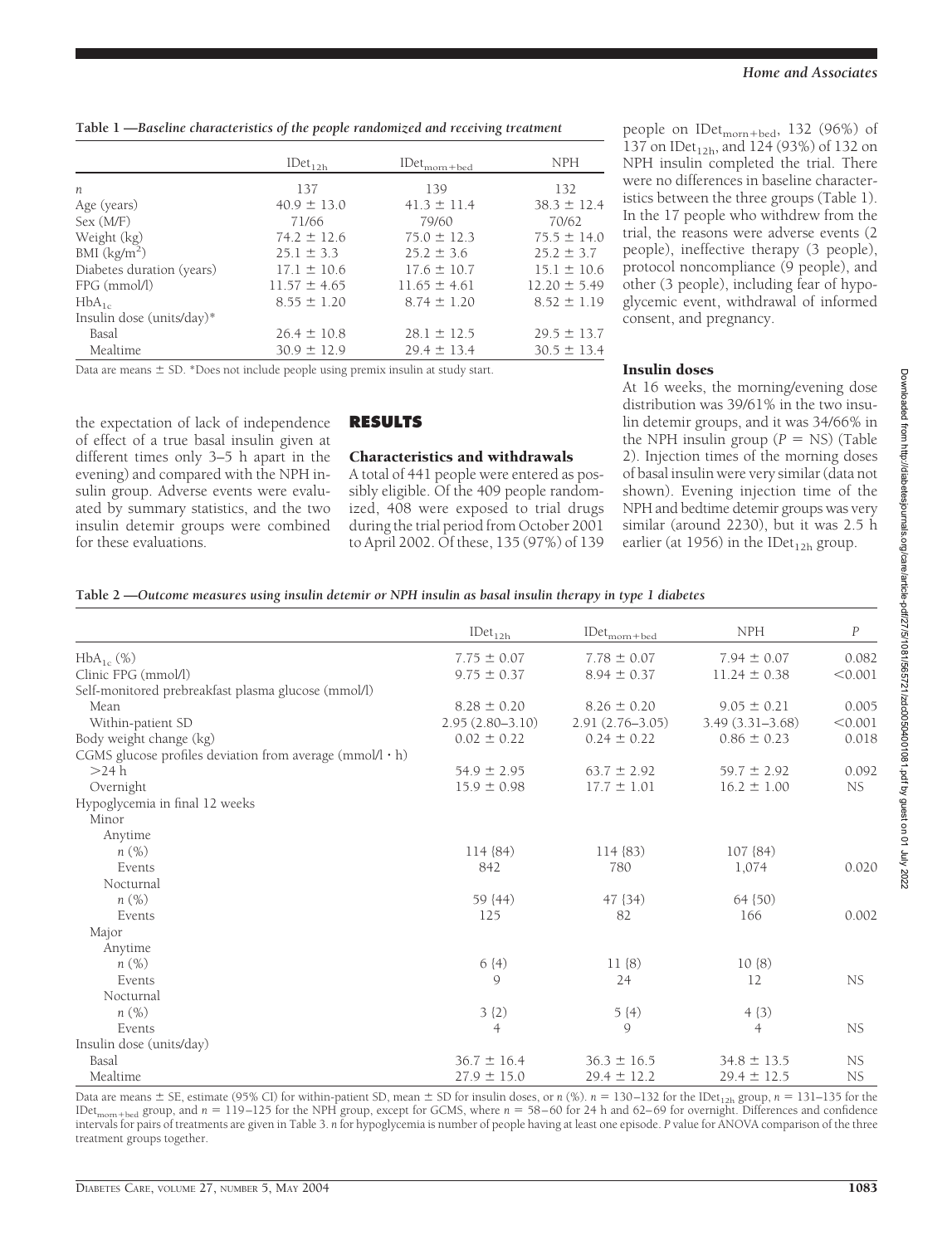#### *Insulin detemir versus NPH insulin*

| Measure                                                           | Group 1                    | Group 2                                      | Mean difference (95% CI)         | $\boldsymbol{P}$ |
|-------------------------------------------------------------------|----------------------------|----------------------------------------------|----------------------------------|------------------|
| $HbA_{1c}$ (%)                                                    | IDet <sub>combined</sub>   | <b>NPH</b>                                   | $-0.2$ ( $-0.34$ to $-0.02$ )    | 0.027            |
| Clinic FPG (mmol/l)                                               | IDet <sub>12h</sub>        | <b>NPH</b>                                   | $-1.5$ (-2.51 to -0.48)          | 0.004            |
|                                                                   | $IDet$ <sub>morn+bed</sub> | <b>NPH</b>                                   | $-2.3(-3.32 \text{ to } -1.29)$  | < 0.001          |
|                                                                   | IDet <sub>12h</sub>        | $IDet$ <sub>morn+bed</sub>                   | $0.8$ (-0.18 to 1.80)            | NS.              |
| Self-monitored fasting blood glucose                              |                            |                                              |                                  |                  |
| Mean                                                              | IDet <sub>12h</sub>        | NPH                                          | $-0.8$ ( $-1.32$ to $-0.22$ )    | 0.006            |
|                                                                   | $IDet$ <sub>morn+bed</sub> | <b>NPH</b>                                   | $-0.8$ ( $-1.34$ to $-0.25$ )    | 0.004            |
|                                                                   | IDet <sub>12h</sub>        | $IDet$ <sub>morn+bed</sub>                   | $0.0$ (-0.51 to 0.56)            | NS.              |
| Within-patient SD*                                                | IDet <sub>12h</sub>        | <b>NPH</b>                                   |                                  | < 0.001          |
|                                                                   | $IDet$ <sub>morn+bed</sub> | <b>NPH</b>                                   |                                  | < 0.001          |
|                                                                   | IDet <sub>12h</sub>        | $\mathrm{IDet}_{\mathrm{morn}+\mathrm{bed}}$ |                                  | NS.              |
| Body weight change (kg)                                           | IDet <sub>12h</sub>        | <b>NPH</b>                                   | $-0.8$ ( $-1.44$ to $-0.24$ )    | 0.006            |
|                                                                   | $IDet$ <sub>morn+bed</sub> | <b>NPH</b>                                   | $-0.6$ ( $-1.23$ to $-0.03$ )    | 0.040            |
|                                                                   | IDet <sub>12h</sub>        | $IDet$ <sub>morn+bed</sub>                   | $-0.2$ ( $-0.80$ to 0.37)        | NS.              |
| CGMS glucose profiles deviation from average ( $mmol/l \cdot h$ ) |                            |                                              |                                  |                  |
| $>$ 24 h                                                          | IDet <sub>combined</sub>   | <b>NPH</b>                                   | $-6.45 (-13.3 \text{ to } 0.40)$ | 0.065            |
| Overnight                                                         | IDet <sub>combined</sub>   | <b>NPH</b>                                   | $-1.72$ (-4.05 to -0.62)         | NS.              |
| Hypoglycemia in final 12 weeks [RR (95% CI)]†                     |                            |                                              |                                  |                  |
| Minor-any time                                                    | IDet <sub>12h</sub>        | <b>NPH</b>                                   | $0.75(0.56 - 1.00)$              | 0.046            |
|                                                                   | $IDet$ <sub>morn+bed</sub> | <b>NPH</b>                                   | $0.68(0.56 - 0.84)$              | 0.002            |
| Minor-nocturnal                                                   | IDet <sub>12h</sub>        | <b>NPH</b>                                   | $0.74(0.50-1.08)$                | NS.              |
|                                                                   | $IDet$ <sub>morn+bed</sub> | <b>NPH</b>                                   | $0.47(0.36 - 0.62)$              | < 0.001          |

**Table 3 —***Outcome measures (pairwise comparisons) using insulin detemir or NPH insulin as basal insulin therapy in type 1 diabetes*

Pairwise testing was only performed where allowed by the protocol (see RESEARCH DESIGN AND METHODS); accordingly only limited comparisons are given. \*Data distribution did not allow calculation of mean difference and CIs for within-patient variability; †estimates of the relative risk of hypoglycemic episodes during the maintenance period calculated using a recurrent event  $\gamma$ -frailty model. IDet<sub>combined</sub>, insulin detemir groups combined.

#### Glycemic control

Mean  $HbA_{1c}$  decreased by 0.85% (0.07) (Table 2) in the IDet<sub>12h</sub> group, by  $0.82\%$  $(0.07)$  in the IDet<sub>morn+bed</sub> group, and by 0.65% (0.07) in the NPH insulin group (baseline-adjusted ANOVA,  $P = 0.082$ ) (Table 2). The improvement in  $HbA_{1c}$  for the two insulin detemir groups combined was greater than that observed with NPH insulin (difference  $-0.18\%$  [95% CI  $-0.34$  to  $-0.02$ ],  $P = 0.027$ .

At end point, clinic FPG levels were statistically significantly lower between groups  $(P < 0.001)$  (Table 2), as were prebreakfast self-monitored plasma glucose levels in the previous week  $(P<0.005)$ (Table 2). Both insulin detemir groups compared with the NPH group were also very statistically significantly lower (Table 3) for the two measurements.

Within-person between-day variation in fasting self-monitored plasma glucose was also lower in the detemir groups  $(P < 0.001)$  (Tables 2 and 3), with no difference between the insulin detemir groups. The apparently lower fluctuation of the CGMS profiles from individual days means that the two insulin detemir groups combined, compared with the NPH insulin group, did not reach statistical significance  $(P = 0.065)$  (Table 3).

#### Self-monitored plasma glucose profiles

At end point the shape of the three 10 point self-monitored plasma glucose profiles were similar between treatments

during the daytime (Fig. 1). In the interval between dinner and breakfast (when timing of the basal insulin injections differed), the difference was close to conventional statistical significance  $(P = 0.054)$ .



Figure 1—*Mean 10-point self-measured plasma glucose profiles after 16 weeks of treatment with insulin detemir or NPH insulin as basal insulin. Arrows indicate time of first and second basal insulin dose.* IDet<sub>12h</sub> ( $\bullet$ — $\bullet$ ), insulin detemir administered at 12-h intervals; IDet<sub>morn+bed</sub> ( $\bullet$  -  $\bullet$ ), insulin detemir administered morning and bedtime; NPH (O—O), NPH insulin morning and *bedtime.*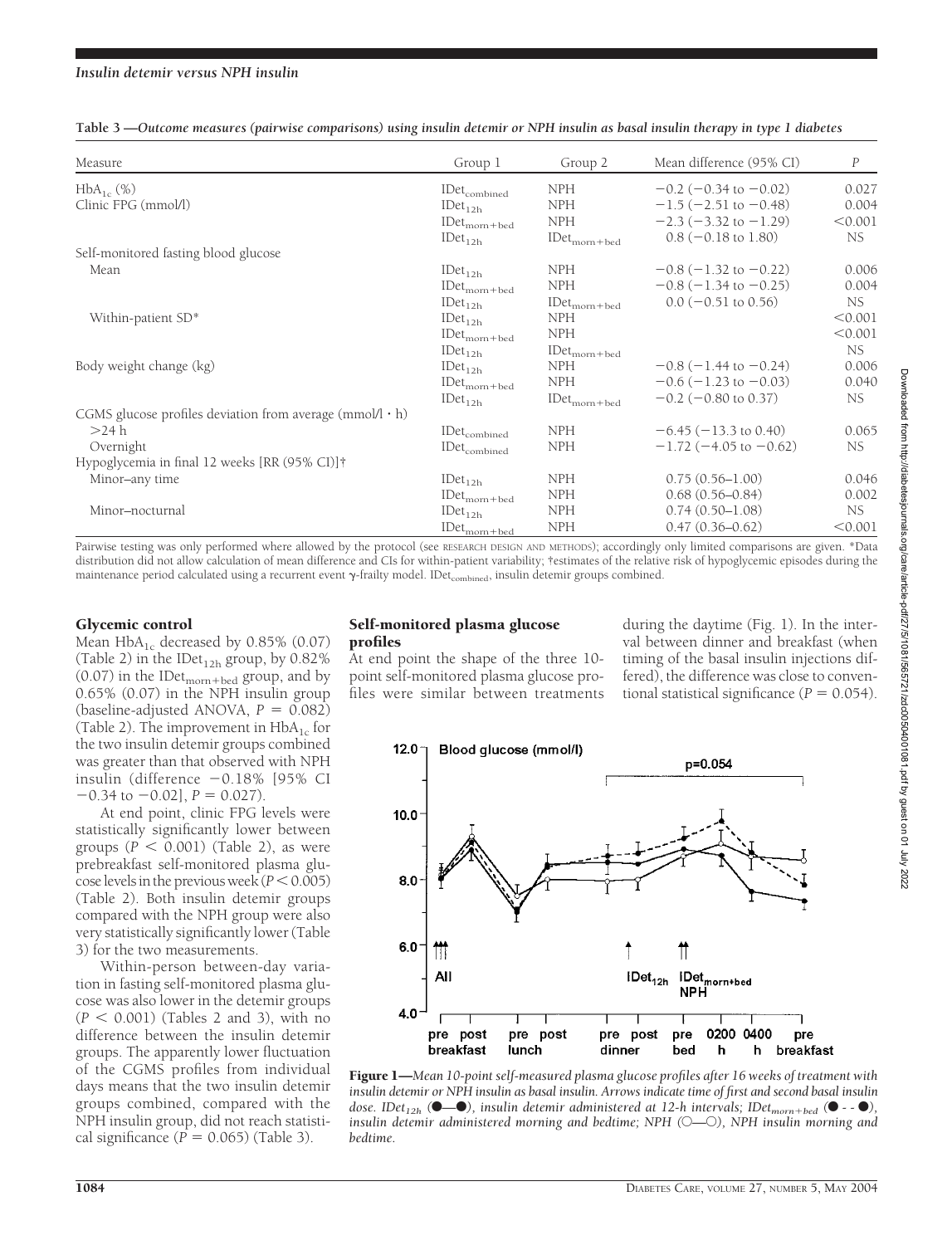However, inspection of the profile suggests the IDet<sub>12h</sub> group was lower on average than the IDet<sub>morn+bed</sub> and NPH insulin groups after bedtime (Fig. 1).

# Hypoglycemic episodes

The incidence of minor hypoglycemic episodes differed between the three groups (Table 2). This was mostly attributable to a highly significant reduction in the risk of nocturnal hypoglycemia in the IDetmorn-bed group compared with the NPH insulin group  $(P < 0.001)$  (Table 3), although the anytime risk reduction in the IDet<sub>12h</sub> group did reach statistical significance (Table 3). The difference in minor nocturnal hypoglycemia between the insulin detemir groups was statistically significant ( $P = 0.035$ ). The incidence of all symptomatic hypoglycemia (including episodes refuted or unconfirmed by blood glucose testing) showed similar trends, but with less statistical power (data not shown). Very few severe hypoglycemic episodes were recorded (Table 2), giving no statistical differences between the groups.

#### Body weight

Body weight increased in the NPH insulin group over the study period (Table 2) but was unchanged in the two insulin detemir groups ( $P = 0.018$ ), despite adjustment for the improvement in  $H\overline{b}A_{1c}$ .

#### Adverse events

The adverse event profile was similar for the combined insulin detemir groups and the NPH insulin group. Serious adverse events were reported for 14 (5%) people in the pooled insulin detemir group and for 4 (3%) people in the NPH insulin group. Except for hypoglycemia, none of the events was judged by investigators as possibly related to treatment.

**CONCLUSIONS** — The present study has a number of strengths and weaknesses, many in common with pivotal phase 3 studies performed with other new insulin preparations. Notable among these, the study was performed in a large number of centers in a number of different countries, resulting in a small number of people with diabetes being studied in each center. Thus, the investigators would have little opportunity to learn and optimally implement the different pharmacodynamic characteristics of insulin detemir. Furthermore, the comparator

basal insulin, NPH insulin, was being used by a majority of participants before the study started, so the experience of the users and investigators would be biased toward advantage for the NPH insulin. These factors may partly account for the statistically unchanged insulin doses and dose distribution found between insulin detemir– and NPH insulin–treated participants. With other insulin analogs, phase 3 studies conducted at an equivalent time in the clinical development program were somewhat disappointing (13–15), only for the new insulin analogs to later gain widespread clinical acceptance, as subsequent studies, having benefited from learned experience, have given evidence of further gains in blood glucose control.

Despite this, the present study suggests that insulin detemir is superior to NPH insulin in a number of ways when used in a mealtime + basal insulin regimen with insulin aspart. This includes overall blood glucose control, prebreakfast hyperglycemia, variability of prebreakfast blood glucose concentrations, nocturnal hypoglycemia, and body weight change.

Interpretation of  $HbA_{1c}$  data are problematic for insulins that reduce biochemical nocturnal hypoglycemia, because this will mitigate any improvement due to reduction in hyperglycemia at the other times of the day. Nevertheless, the improvement of the combined detemir groups compared with NPH insulin (an acceptable analytical procedure because the detemir groups would not be independent of each other) reached statistical significance  $(P = 0.027)$  with a difference that, by Diabetes Control and Complications Trial (DCCT) figures, would give a useful reduction in retinopathy risk if maintained for some years (1). This is consistent with earlier findings (16,17), reproduced in the current study for both insulin detemir treatment regimens, showing improved prebreakfast blood glucose control compared with NPH insulin, as measured by clinic fasting plasma glucose levels (which tend to be high because of stress and delays involved in attending for blood sampling) and by self-monitored plasma glucose levels (Tables 2 and 3). The greater improvement in clinic rather than self-monitored levels is to be expected for better basal insulin when compared with NPH because the latter's glucose-lowering effect is rapidly waning around breakfast time, an effect

clinically familiar as the Sunday morning lie-in phenomenon.

The more optimal basal insulin profile is also evidenced by the combination of lower prebreakfast blood glucose levels with less nocturnal hypoglycemia. The reduction in minor hypoglycemia (biochemically confirmed) seems mainly to have been due to the 53% reduction in  $\operatorname{risk}$  in the  $\operatorname{IDet}_{\mathrm{morn}+\mathrm{bed}}$  group at  $\operatorname{night}$ compared with the NPH group, although the power of the study is such that a useful 25% reduction in minor anytime hypoglycemia in the IDet<sub>12h</sub> group could not be confirmed as being due to the measured 26% fall in risk in minor hypoglycemia at night.

In other studies glucose profiles obtained by CGMS technology have shown a trend to less within-day variation with insulin detemir than with NPH insulin (18,19). This was also the case for the combined insulin detemir findings in the current study (Table 3), consistent with the findings for hypoglycemia and prebreakfast plasma glucose levels.

Uniquely for a basal insulin, detemir has been reported as showing reduced within-person variability in glucose clamp studies when compared with NPH insulin, although insulin glargine is somewhat less variable than human ultralente insulin (20,21). This is confirmed as having clinical significance in the current study, with lower within-person between-day variability observed in both insulin detemir groups compared with NPH insulin (Tables 2 and 3). The size of the reduction (SD of 0.5–0.6 mmol/l) would suggest that mean prebreakfast blood glucose levels could be lowered by  $\sim$ 1.0 mmol/l or more while retaining the same risk of hypoglycemia at that time, crudely consistent with the reduction reported for self-monitored plasma glucose concentration (0.8 mmol/l). This reduction in variability of effect might be related to insulin detemir being an entirely soluble preparation throughout the absorption process, its unique mechanism of protraction of action (22), and some buffering of variability of absorption by albumin once in the circulation.

Regardless of whether it was administered at equal 12-h intervals or with a longer interval during the day than overnight, insulin detemir provided similar overall blood glucose control. Other studies have tested detemir injection before the main evening meal with similar con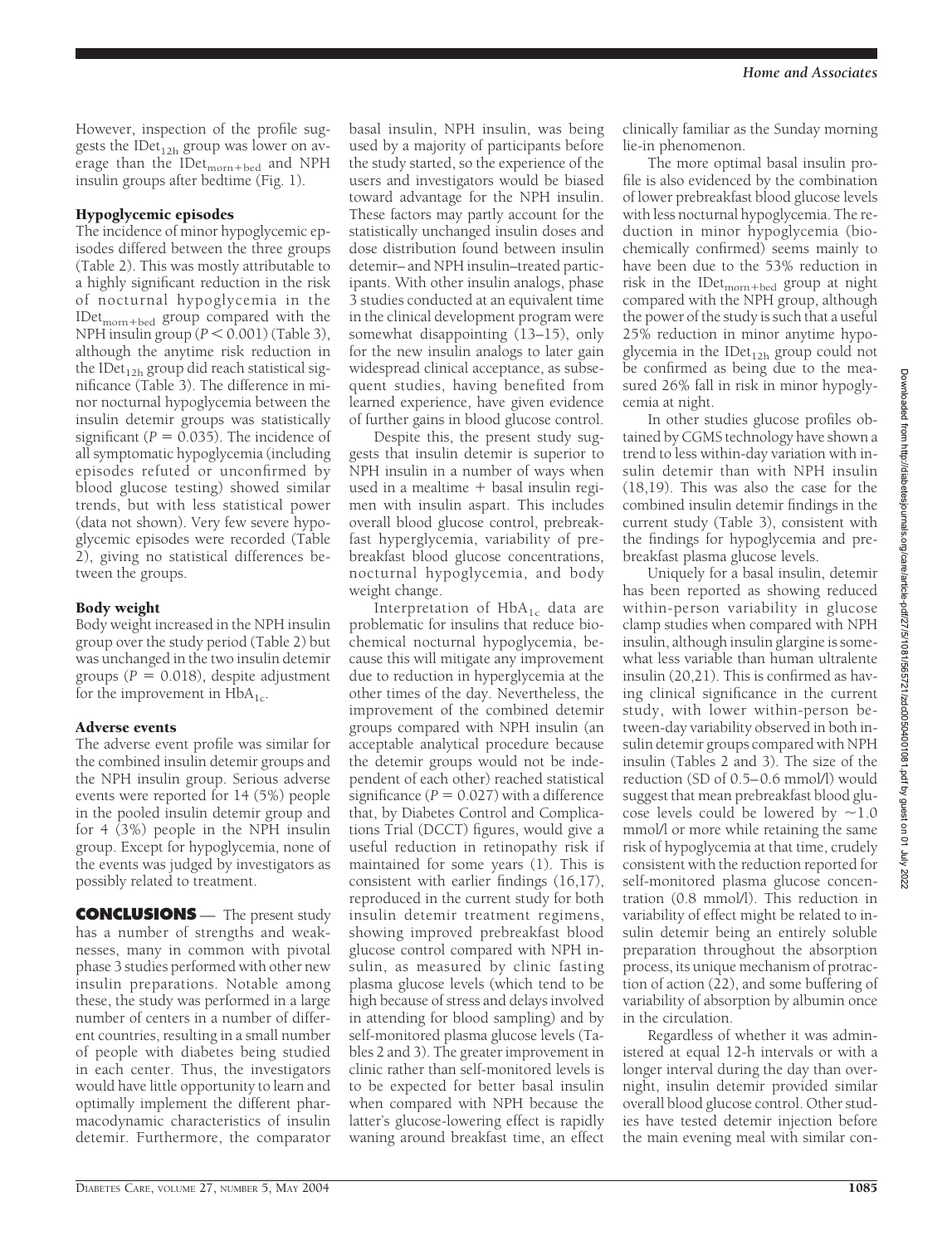clusions (19), although none have tested the alternative of a fixed interval after the evening rapid-acting insulin analog.

The studies would appear to suggest that the timing of the evening injection could be adjusted to best suit the needs of the individual concerned. The more marked decrease in fasting clinic plasma glucose in the IDet<sub>morn+bed</sub> group, together with the lower risk of nocturnal hypoglycemic events compared with the IDet<sub>12h</sub> group, suggests that a morning and bedtime treatment regimen might be better suited for those people with a higher risk of hypoglycemia. Alternatively, the lower blood glucose levels of the IDet<sub>12h</sub> group during the night, which were not associated with more nocturnal hypoglycemic episodes than NPH insulin (and possibly less), would make a treatment regimen with earlier evening injection preferable for those who are not prone to nocturnal hypoglycemia and are thus able to seek the best possible control overnight. This flexibility in individual treatment regimen is supported by the findings of the other insulin detemir trial (19), where no difference in HbA<sub>1c</sub> was observed between morning and dinner and morning and bedtime administration.

During the trial, body weight increased in the NPH insulin group but was unchanged in the two insulin detemir groups, despite improved overall glucose control ( $HbA_{1c}$ ). These differences compared with NPH insulin have been found consistently in insulin detemir studies, with larger changes seen with increased duration of study (17,19,23). The reason why insulin detemir does not induce weight gain, compared with NPH insulin, is not clear. Possible mechanisms include, but are not limited to, an indirect or direct effect on the hypothalamus or less caloric consumption to treat and prevent hypoglycemia. This property of insulin detemir could be of long-term advantage, weight gain being a common problem in association with intensive diabetes management (24).

In conclusion, insulin detemir offers improved overnight control with better prebreakfast plasma glucose levels and/or nocturnal hypoglycemia rates than NPH insulin. Overall blood glucose control also seems to be improved. The more consistent glycemic control with improved predictability of prebreakfast blood glucose levels might be a particular advantage to some people with erratic control.

Uniquely, there is a clear advantage over NPH insulin in body weight control. Thus, treatment with insulin detemir is superior to NPH insulin when used in combination with the rapid-acting insulin analog insulin aspart. Additionally, the differences in findings between the two detemir arms provide evidence on how timing of administration can be varied to suit individual needs. Studies comparing insulin detemir with other means of basal insulin delivery, notably insulin glargine and insulin pump therapy, would be of interest.

**Acknowledgments**— We thank Ann Olling for valuable assistance in preparation of this manuscript.

# **APPENDIX**

Members of The Study to Evaluate the Administration of Detemir Insulin Efficacy, Safety and Suitability (STEADINESS) Study Group are: Australia: T. Donnelly, A. Roberts, D. Wilson, S. Colagiuri, K. Stanton, and T. Davis; Belgium: K. Van Acker, H. De Leeuw, L. Van Gaal, J. Tits, C. Vercammen, and S. Van Imschoot; France: J.-J. Altman, J. Bringer, G. Charpentier, J. Cheikel, J.-P. Courreges, P. Duvezin Caubet, D. Gouet, Y. Lorcy, R.A. Marechaud, M. Marre, and J.-L. Selam; New Zealand: H. Lunt, S. Young; Sweden: F. Norstrom, O. Norrhamn, E. Bjork, M. Carlsson, M. Gutniak, B. Berger, and Dr. Fagerberg-Arvidsson; the Netherlands: K. Hoogenberg, C. Brouwer, J. de Sonnaville, R. van Leendert, and Dr. van Ouwerkerk; and the U.K.: B. Frier, A. Jaap, R. Jones, B. Millward, M. Page, M. Sampson, I. Scobie, A. Scott, K. Shaw, M. Small, and T. Wheatley.

#### **References**

- 1. The Diabetes Control and Complications Trial Research Group: The effect of intensive treatment of diabetes on the development and progression of long-term complications in insulin-dependent diabetes mellitus.*N Engl J Med* 329:977–986, 1993
- 2. Reichard P, Nilsson BY, Rosenqvist U: The effect of long-term intensified insulin treatment on the development of microvascular complications of diabetes mellitus. *N Engl J Med* 329:304–309, 1993
- 3. Owens DR, Coates PA, Luzio SD, Tinbergen JP, Kurzhals R: Pharmacokinetics of 125I-labeled insulin glargine (HOE 901) in healthy men: comparison with NPH in-

sulin and the influence of different subcutaneous injection sites. *Diabetes Care* 23: 813–819, 2000

- 4. Kølendorf K, Bojsen J, Deckert T: Clinical factors influencing the absorption of 125I-NPH insulin in diabetic patients. *Horm Metab Res* 15:274–278, 1983
- 5. Heinemann L: Variability of insulin absorption and insulin action.*Diabetes Technol Ther* 4:673–682, 2002
- 6. Kurtzhals P, Havelund S, Jonassen I, Kiehr B, Larsen UD, Ribel U, Markussen J: Albumin binding of insulins acylated with fatty acids: characterization of the ligandprotein interaction and correlation between binding affinity and timing of the insulin effect in vivo. *Biochem J* 312:725– 731, 1995
- 7. Hamilton-Wessler M, Ader M, Dea M, Moore D, Jorgensen PN, Markussen J, Bergman RN: Mechanism of protracted metabolic effects of fatty acid acylated insulin, NN304, in dogs: retention of NN304 by albumin. *Diabetologia* 42: 1254 –1263, 1999
- 8. Markussen J, Havelund S, Kurtzhals P, Andersen AS, Halstrøm J, Hasselager E, Larsen UD, Ribel U, Schäffer L, Vad K, Jonassen I: Soluble, fatty acid acylated insulins bind to albumin and show protracted action in pigs. *Diabetologia* 39: 281–288, 1996
- 9. Heinemann L, Sinha K, Weyer C, Loftager M, Hirschberger S, Heise T: Time-action profile of the soluble, fatty acid acylated, long-acting insulin analogue NN304. *Diabet Med* 16:332–338, 1999
- 10. Pieber TR, Plank J, Goerzer E, Sommer R, Wutte A, Sinner F, Bodenlenz M, Regittnig W, Endahl L, Draeger E, Zdravkovic M: Duration of action, pharmacodynamic profile and between-subject variability of insulin detemir in subjects with type 1 diabetes (Abstract). *Diabetologia* 45:A257, 2002
- 11. World Medical Association Declaration of Helsinki: Recommendations guiding physicians in biomedical research involving human subjects. *JAMA* 277:925–926, 1997
- 12. Hougaard P: *Analysis of Multivariate Sur*vival Data. New York, Springer Verlag, 2002
- 13. Anderson JH, Brunelle RL, Koivisto VA, Trautmann ME, Vignati L, DiMarchi R: Improved mealtime treatment of diabetes mellitus using an insulin analogue: Multicenter Insulin Lispro Study Group. *Clin Ther* 19:62–72, 1997
- 14. Home PD, Lindholm A, Riis A: Insulin aspart vs. human insulin in the management of long-term blood glucose control in type 1 diabetes mellitus: a randomized controlled trial. *Diabet Med* 17:762–770, 2000
- 15. Ratner RE, Hirsch IB, Neifing JL, Garg SK, Mecca TE, Wilson CA: Less hypoglycemia with insulin glargine in intensive insulin